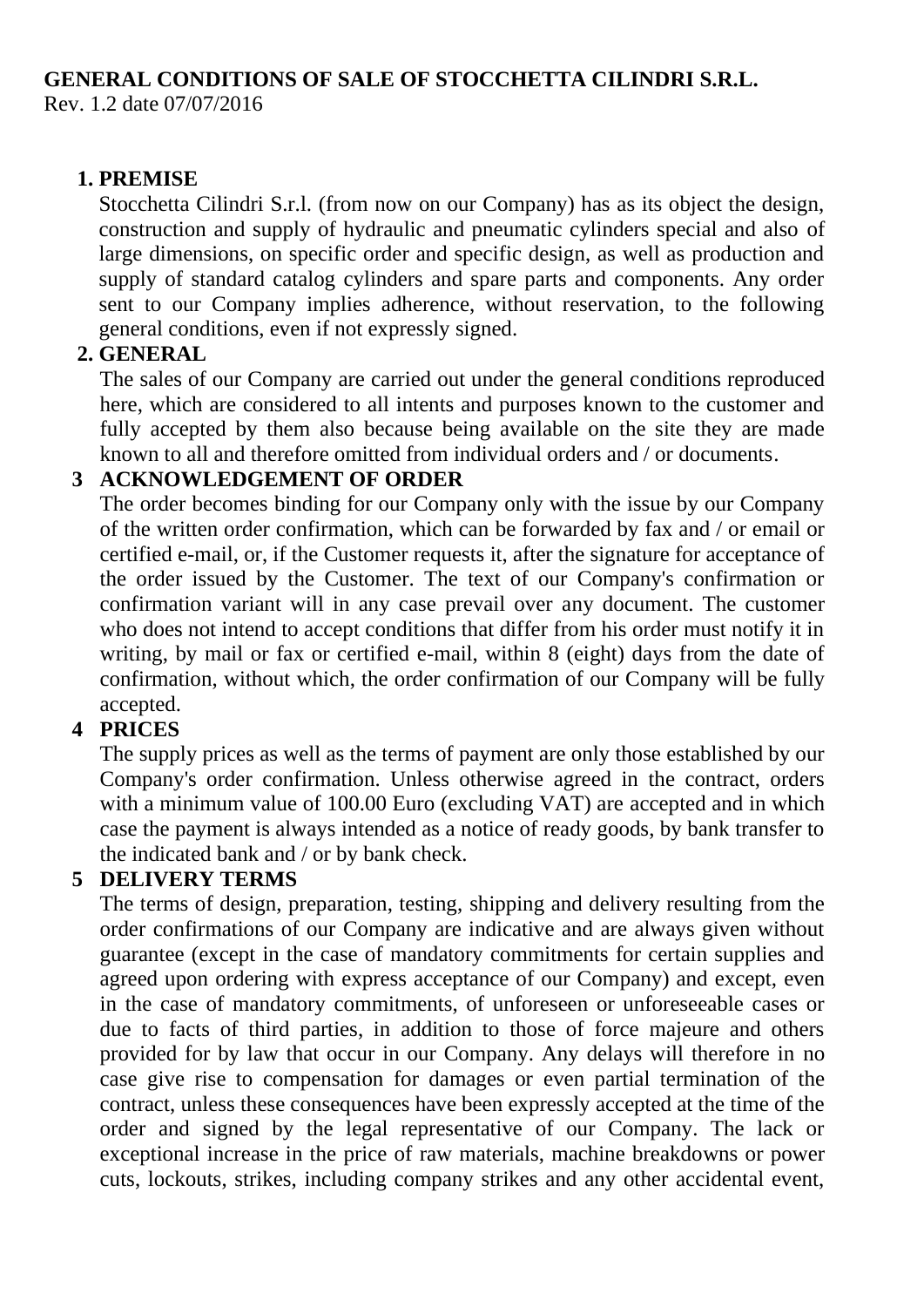constitute just as many fortuitous cases or force majeure, even in the event that the our Company nevertheless manages to continue the exercise or operation of the department concerned. In such cases, our Company may by right implement its commitments in whole or in part, notifying the Client. In any case, the delivery deadline is observed with the communication of goods ready for shipment or testing. In no case or for any reason our Company will have to pay penalties, compensation or indemnities of any kind for any direct or indirect damage or loss of earnings, depending on delays in deliveries, the terms of which, in the absence of an express agreement to the contrary signed by the legal representative of our society, they must always be considered as indicative and not essential.

### **6 REMAINED AND STORED GOODS AND MATERIALS**

Upon receipt of the notice of goods ready for shipment or testing, the Customer must collect the products / materials ordered, or, in the case of delivery to destination, must request their shipment. Failing that, the products / materials may be stored at the Company's premises and also outdoors, with exemption for our company from all liability, with forfeiture of all guarantees and with charge of handling and storage costs; our company also reserves the right to ship the products / materials carriage forward to the customer, or to deposit them at the customer's expense. From the notice of goods ready, a regular invoice will in any case be issued, and the payment terms will run. Any parking, storage or waiting costs are charged to the customer, even if the goods are sold free at destination and the transport takes place by means of our company or commissioned by it.

### **7 CONFORMITY CHECKS - MARKINGS - TREATMENT OF NON-CONFORMITY**

The supplies are made in compliance with the conditions expressed by our internal provisions or with the specific ones agreed with the Customer reported in the order confirmation. The material found to be non-compliant must be separated by the Customer in the same state in which it was delivered and kept available until the dispute is resolved even if sold or processed by a company other than the Customer. The decision by the Customer and / or the user to put the disputed material into processing without the prior approval of our company does not give the right to compensation. The decision by the customer and / or user to process other material belonging to the same batch or to continue processing further or to carry out operations to restore conformity without the prior approval of the supplier does not give the right to compensation. If requested in the order, our company provides the certifications requested by the customer.

### **8 PACKAGING - RETURN - SHIPPING**

The products are normally shipped on pallets and / or cardboard boxes and / or in wooden crates, protected and packed with "bubble wrap" and / or "poliespanso" and any specific protections for sensitive parts and for sea transport, and finally closed with stretch film. Only if expressly agreed during the order confirmation phase, together with the products, the technical drawings and the certifications of origin and conformity of the materials can be delivered. Any variation must be agreed in advance and the related costs will be charged to the customer. Unless otherwise agreed, supplies are intended for goods delivered Ex-factory, including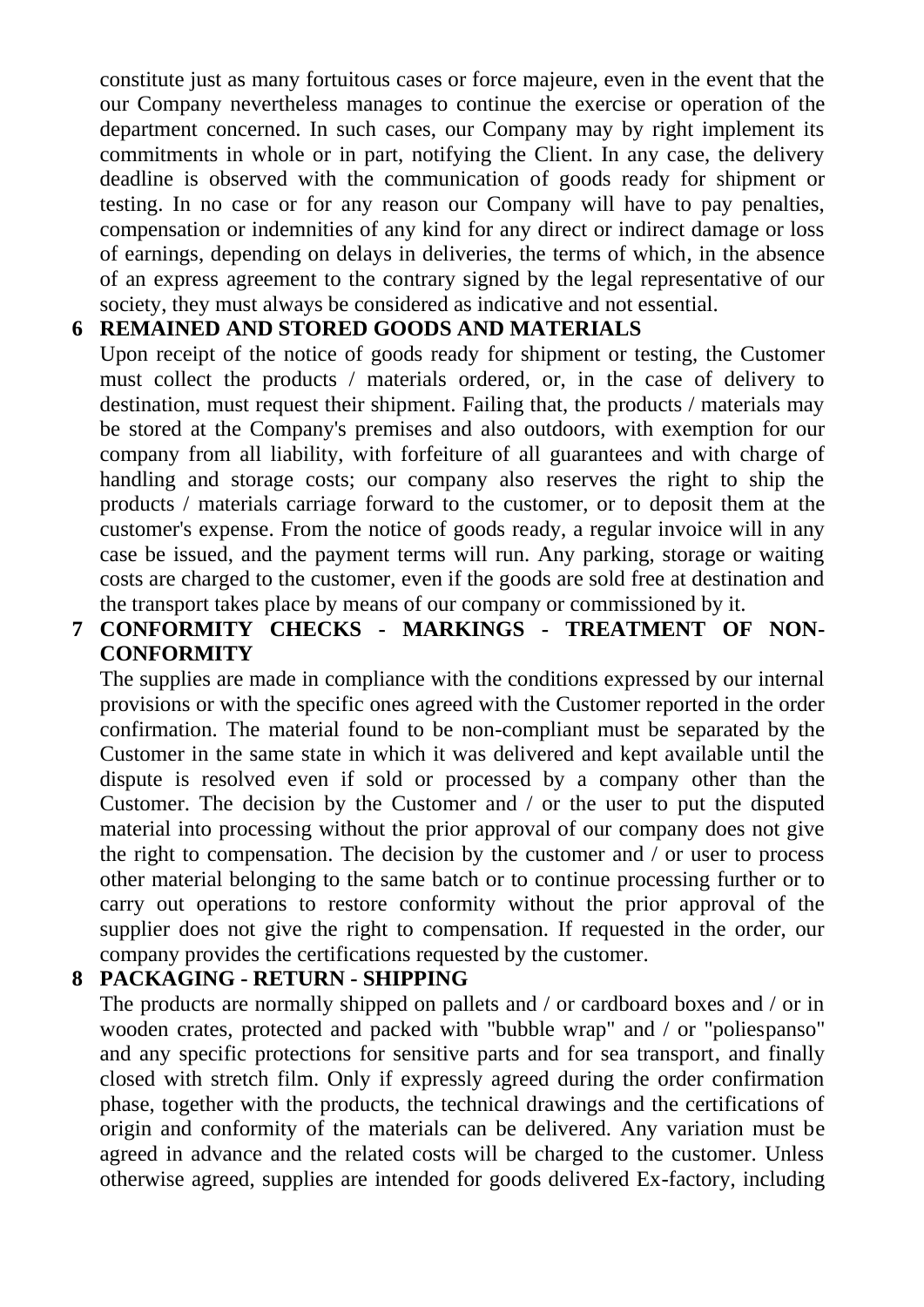packaging. Product shipments are carried out in different ways and in some cases, by our company which therefore also verifies the load on the vehicle. If the shipment is made by the Customer, the responsibility of our Company ceases with the provision of the goods and therefore any deficiencies or failures will be requested from the carrier. In the event of shortcomings in the transport performed by our company, at the time of unloading or of the accident, adequate photographic documentation must be made and timely written notice must be given to our company by fax, email or certified email; the damaged supply must be kept at the disposal of our company and its experts.

#### **9 PAYMENT CONDITIONS**

The payment of the supplies of our Company must be made, unless otherwise agreed, as indicated in the order confirmation and in the invoice, to be made at the administrative offices of the Company, i.e. at the domicile of our company or at the indicated credit institution expense, discount or tax in the manner and with the deadline set in the sales confirmation or invoice. Any payments in transfers, bills or drafts made in derogation of the normal payment must be evaluated in advance and may also not be accepted; in any case they are intended subject to successful completion. The delay in payments, even if partial, gives our Company the full right to charge default interest on the amounts invoiced, as established by Legislative Decree 231/02.

### **10 NON-PAYMENT OR DELAYED PAYMENT**

In case of default in payments, our Company reserves the right to take any other action and to demand advance payment for the remaining supplies to balance any contract in progress, or to consider the contract terminated and the shipment of the remaining orders even if relative. to other contracts in progress. However and in any case the retention of title in favor of our Company, pursuant to art. 15, if applicable. The Customer will be required to pay compensation for any damages and will not be able to make claims for compensation or reimbursements and will have to pay for the goods already prepared or in progress, if requested by our Company. Where a deposit is required to confirm the order, this will not be started if the deposit is not received within the time specified by the order.

### **11 WARRANTY**

The supplies of our Company are governed by Italian law to which reference must be made for any dispute. Our Company guarantees the conformity of the products supplied, meaning that the products are free from defects in materials and / or workmanship and that they comply with the provisions of a specific contract accepted by the parties. No liability is accepted for the commitment and operations to which the final product will be subjected after delivery. Requests for supplies of products developed according to rules other than Italian ones will be evaluated separately by the parties. The duration of the guarantee is twelve months starting from the delivery of the products.

### **12 DRAWINGS, MANUALS, TECHNICAL DOCUMENTATION - KNOW HOW and INDUSTRIAL PROPERTY**

The technical documentation and drawings made by our company using its specific technical skills for the construction, design and supply of special hydraulic and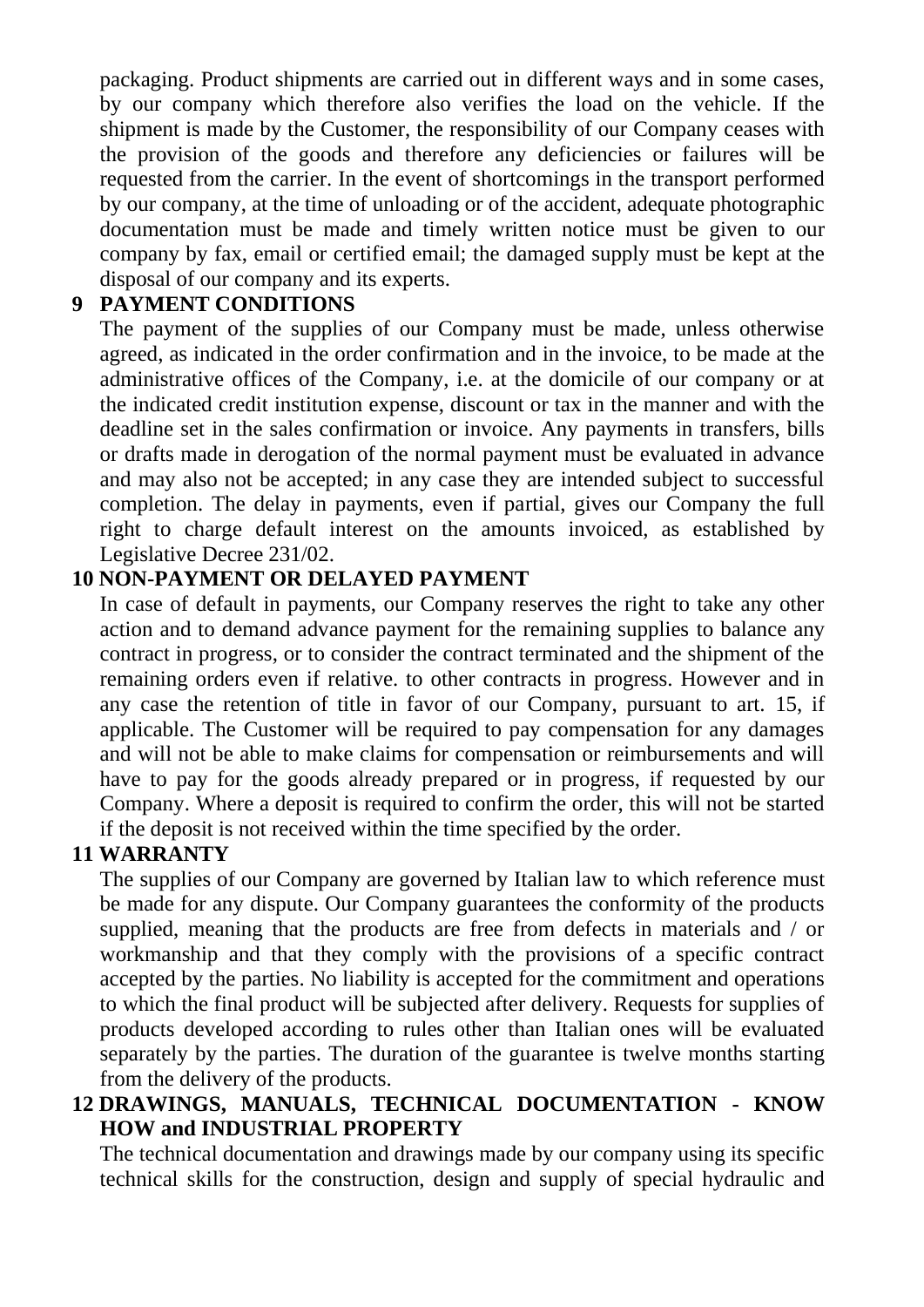pneumatic cylinders are the assets of our company, they are and remain the property of our company and cannot be disclosed to third parties without written authorization from our company. The duplication or even partial reproduction of the drawings and documentation by the Customer is also prohibited. The assumption of the obligation of confidentiality also applies to officials, employees, collaborators and consultants who, due to their duties, become aware of the documentation. This obligation extends for the entire duration of the relationship. In any case, the use of unauthorized third parties of our company's designs does not imply any assumption of responsibility for the creation, by third parties, of new products. All cylinders in our company have a plaque with our company logo which cannot be elided or removed.

### **13 LIMITATION OF LIABILITY**

Our Company cannot be held responsible for any direct and / or indirect damage, of any nature whatsoever, deriving from the original defect of the material and / or non-correspondence of the same to the specific requests; any complaint must be made towards the manufacturing companies. The provisions of this article remain valid and effective even after the termination of the duration of the contract, due to expiry of the terms, termination or withdrawal of the same.

No compensation for damages may be requested from our Company for direct and / or indirect damages caused by the use or non-use of the processed material.

Any liability for indirect damage, loss of image, loss of profit, loss of earnings, loss of operation, of profits, downtime, or in any case as an indirect consequence of the manufacturing defect is expressly excluded.Likewise, our company will not be liable for any direct or indirect damages suffered by the Customer due to the use by the same of the technical documents, information, supply data, indication of technical or functional characteristics, etc., when such use has not been previously and specifically authorized in writing by fax, email or certified e-mail; In no case will our company be liable for lack of performance of the work carried out.

#### **14 RECLAMI – RESI - SOSTITUZIONI**

Any complaints for supplies that do not comply with what is indicated in the order confirmation must be submitted in writing by fax, email or certified e-mail within 8 (eight) days. from receipt of the goods, this means the term in a restrictive sense and not the use or installation. This term is extended to no later than 14 (fourteen) from the moment of the discovery of the defect in the case of hidden defects. If the complaint is justified, the obligation of our Company is limited to the simple replacement of the non-conforming material, in the conditions and in the place of delivery of the first supply. Any right of the Customer to cancel the order or to obtain any compensation for expenses or damages is therefore formally excluded. Any right of the Customer to obtain the replacement of the disputed material lapses if any processing is not immediately suspended or if the disputed material is not previously returned to the place of delivery. Any complaint does not entitle the Customer to suspend payment in whole or in part, even if it refers to the failure or partial sending of documents relating to the supply itself. The participation of our company in the preliminary checks to ascertain any discrepancies cannot be understood, in any case, as acceptance of the complaint but only as a preliminary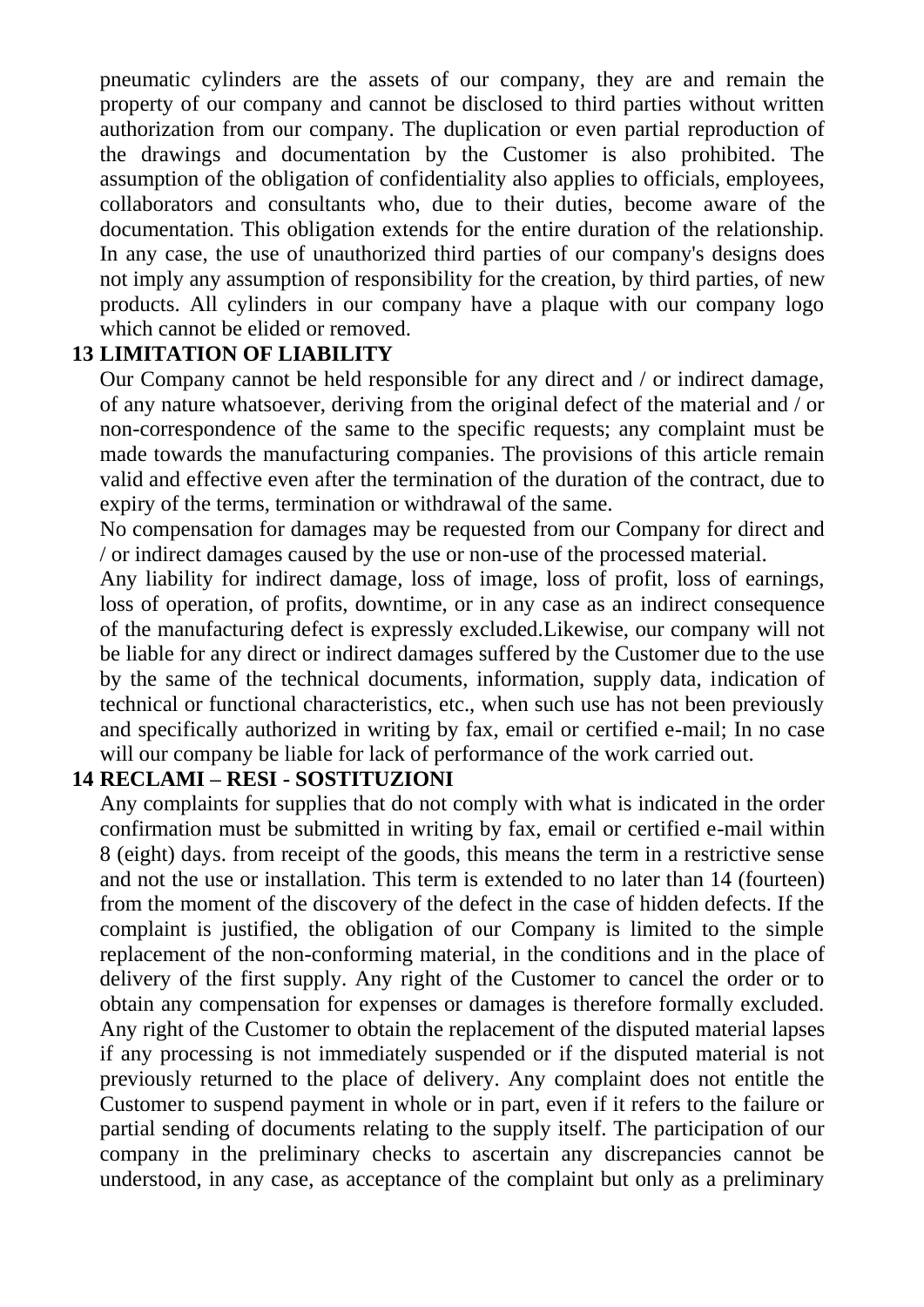and exploratory activity. The acceptance of the complaint, in fact, must be the subject of a specific and specific communication signed by whoever has the power.

## **15 SAFEGUARD CLAUSE**

In cases of force majeure and in other cases provided for by law, our Company will have the right to withdraw in whole or in part from the supply / performance / sale contract definitively concluded, as well as from those being defined when they occur, wherever this occurs, facts and circumstances that substantially alter the state of the markets, the exchange rate risk (including devaluations of currencies in the European Community area) and the conditions of the Italian industry. In such cases and in general when our Company, with a specific communication, withdraws from the contract due to an impediment or fact that does not depend on its own fact or fault, the Customer will not be entitled to compensation, compensation, reimbursement and must, if requested by our Company, pay for the goods prepared or in progress.

## **16 RESERVE OF OWNERSHIP**

In the event that the payment must be made, in whole or in part after delivery, the delivered products remain the exclusive property of our Company until the complete payment of the price pursuant to art. 1523 of the Italian Civil Code The Customer who has to work the pieces or who has to resell them undertakes to do what is necessary to establish a valid retention of title in his country in its widest form permitted, or to put in place a similar form of guarantee in favor of our Company.

**17 CUSTOMER CREDITS** The Customer may not for any reason or title issue, without the consent of our company, debit notes or invoices for credits within its competence or in any case charge our company amounts of which the latter has not, expressly and in writing , recognized as debtor. The Customer will therefore not be able, unless authorized in writing, to compensate or withhold sums due to our company; in this case, our company may request interest for non-payment or delayed payment as required by art. 7.

In the event of the existence of credits in favor of the Customer, our company may bring these sums in compensation with what is due to him by virtue of the supplies made or to be made.

# **18 VALUE ADDED TAX**

The V.A.T. is applied according to the regulations in force on the date of invoicing.

# **19 PRIVACY**

The customer has been made aware by our company of the privacy legislation, Legislative Decree 196/03, as he has been given the required information. The Customer is aware that his Personal Data are necessary for the execution of this contract and will be processed by each, and possibly communicated to third parties, exclusively in relation to the fulfillment of contractual, legal and tax obligations arising from the signing of the contract. of sale and consequent and connected thereto, for the time strictly necessary. The Personal Data will be processed by the Parties in compliance with Legislative Decree 196/03 with paper, computer and telematic means designed to store, manage and transmit the data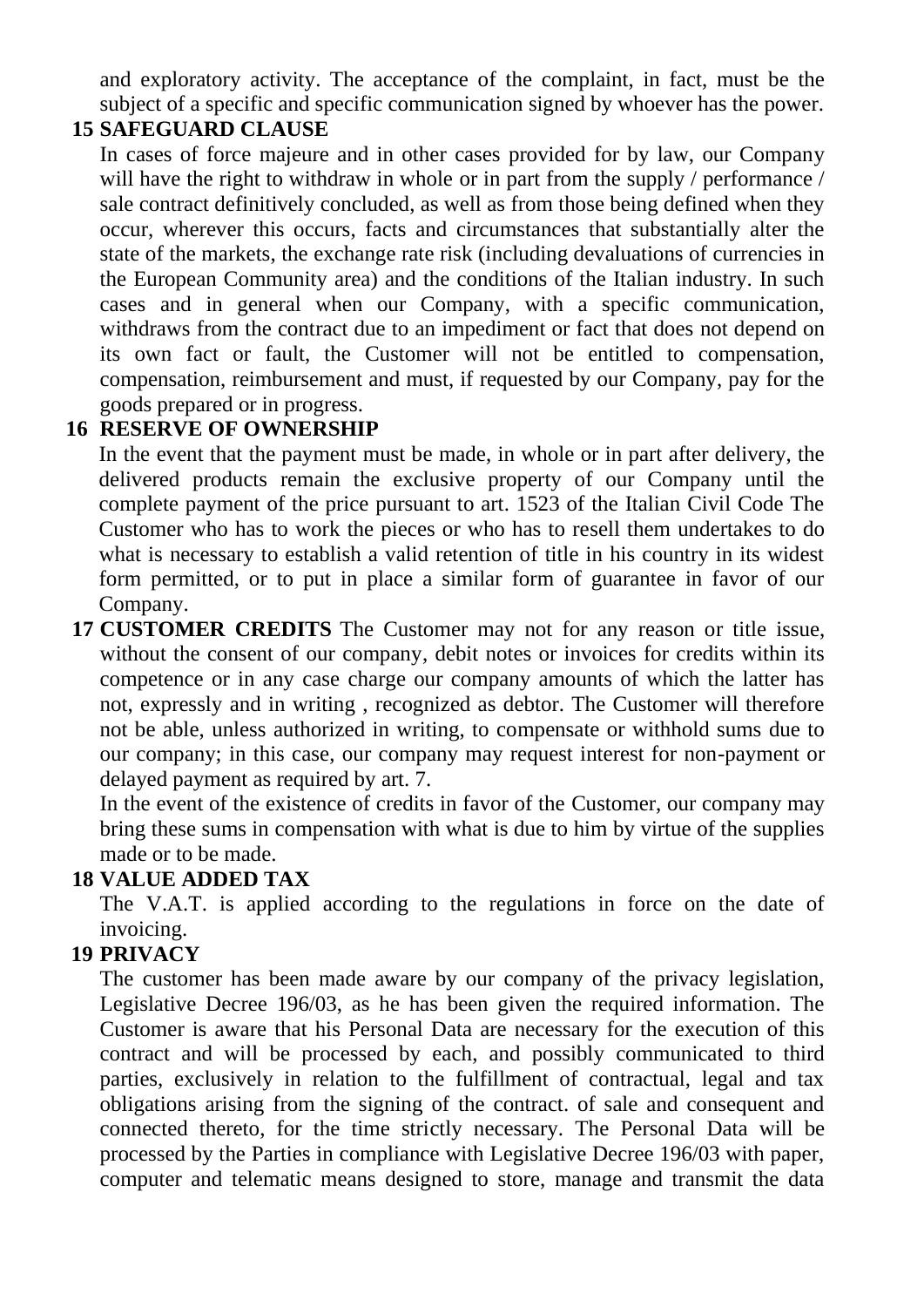themselves and suitable for guaranteeing its security and confidentiality The Customer may exercise the rights provided for by the article 7 of Legislative Decree 196/03 and, in particular, to know the existence of treatments, obtain the cancellation, rectification, updating and integration of Personal Data, as well as, if necessary, oppose their use for the above purposes indicated, addressing the specific request to the pro tempore manager of our Company.

### **20 CONFIDENTIALITY OBLIGATION**

Each party undertakes towards the other to take all measures to ensure adequate protection and protection of the information, drawings, specifications and technical documentation received, undertaking not to disclose or make available to third parties in any way data and confidential information received (excluding those already in the public domain), with the sole exception of communication to its staff (employees, collaborators and / or consultants), or to third parties when this is necessary to execute the contract, provided that the subjects indicated above are bound by confidentiality obligations.

Each party undertakes towards the other to ensure that the data and information received, as well as any paper and / or electronic document that constitutes the support, are kept secret and confidential.

In particular, each party undertakes to:

1. use the data, drawings and information received solely and exclusively for the purposes relating to the execution of the supply;

2. not to transfer, deliver, make available for any reason or in any case communicate or disclose for any reason the content of the data, drawings and information received to third parties, other than its partners, without prior written authorization, which cannot be denied if the communication and / or disclosure are necessary for the correct execution of the supply;

3. limit their knowledge of or access to the content of the data provided to their strictly indispensable staff, making said staff individually and previously aware of the confidentiality obligations provided for in these general conditions;

4. prepare and use with the utmost care and attention all the necessary tools so that unauthorized third parties cannot access the data provided;

5. except as necessary for the execution of the supply, do not copy or reproduce in any way the content of the information and data received, without prior written consent.

The aforementioned confidentiality obligations will bind each party both during the period of validity of the Agreement and after its termination, without prejudice to the use of the data for reasons of justice. Any unauthorized use of the designs of our company, gives rise to an undue and implies for the user the penalties provided for by the relevant law, with the right of our company to obtain any necessary injunction, in addition to compensation for the damage.

# **21 TERMINATION OF THE CONTRACT BY OUR COMPANY**

The contract must be considered terminated by law without the need for prior notice if the Customer fails to fulfill, even partially, the obligations referred to in these contract conditions. However, our company has the right to request payment for the greater damage suffered. Our company also has the right to terminate the